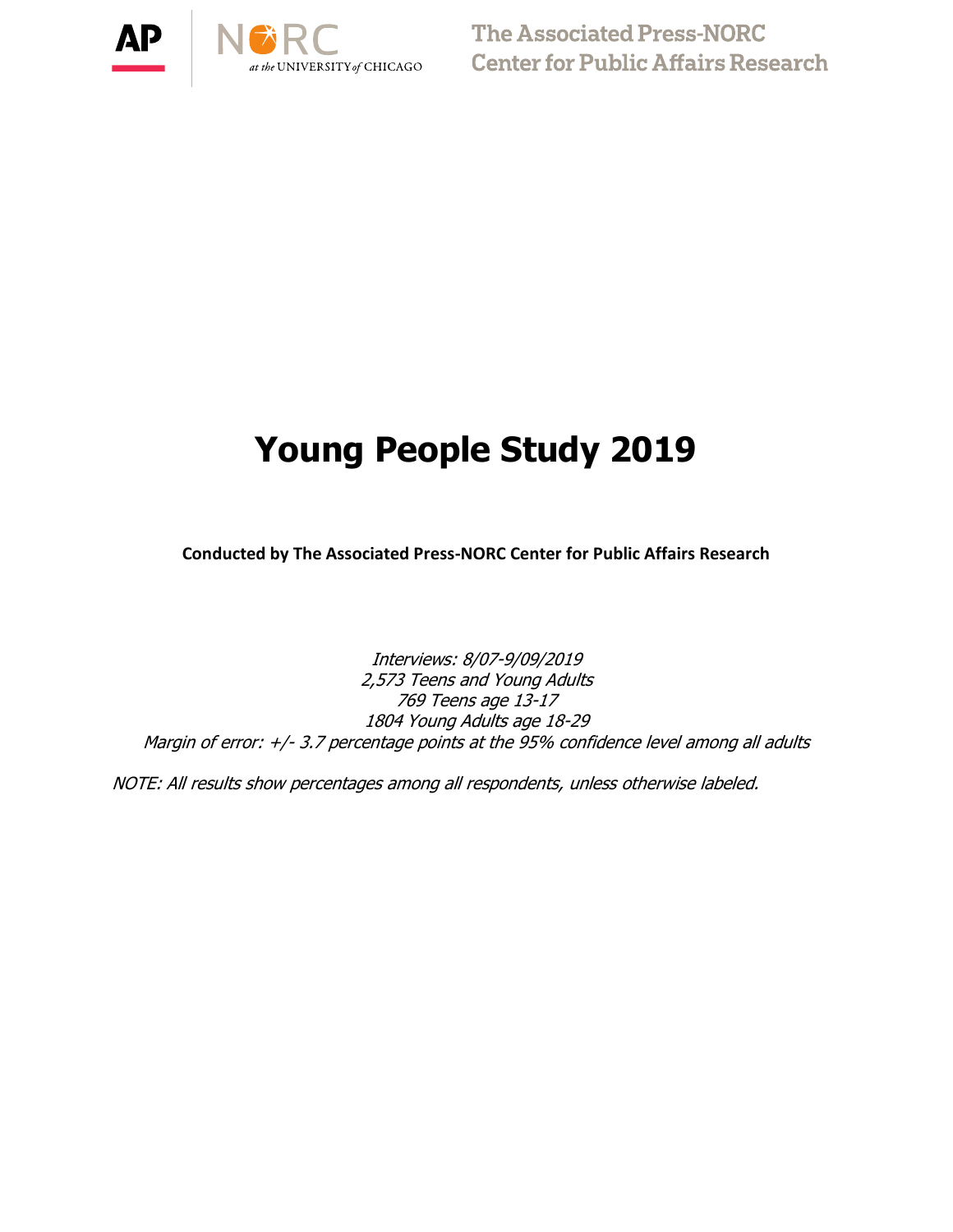**E1. Overall, do you think each of the following are having a positive impact, a negative impact, or neither a positive nor negative impact on the way things are going in this country today?**

|                             |          |          | Neither a |           |              |
|-----------------------------|----------|----------|-----------|-----------|--------------|
|                             |          |          | positive  |           |              |
|                             |          |          | nor       |           |              |
| AP-NORC                     | Positive | Negative | negative  |           | SKP/         |
| 08/07-09/09/2019            | impact   | impact   | impact    | <b>DK</b> | <b>REF</b>   |
| Labor unions                | 39       | 17       | 44        | $\ast$    | $\mathbf{1}$ |
| Churches and religious      | 41       | 27       | 31        |           | 1            |
| organizations               |          |          |           |           |              |
| Banks and other financial   | 31       | 25       | 43        |           | $\ast$       |
| institutions                |          |          |           |           |              |
| News media                  | 21       | 51       | 28        |           | $\ast$       |
| Vocational or trade schools | 63       | 9        | 28        |           | $\ast$       |
| Community colleges          | 69       | 8        | 22        |           | $\mathbf{1}$ |
| Colleges and universities   | 59       | 17       | 23        | -         | 1            |
| $N = 2,573$                 |          |          |           |           |              |

**[GRID ITEMS RANDOMIZED; HALF SAMPLE ASKED OPTIONS IN REVERSE ORDERS]**

#### **E2. Which of the following are you [planning to do after you leave high school/doing now]?**

|                                     | AP-NORC          |
|-------------------------------------|------------------|
|                                     | 08/07-09/09/2019 |
| Attend a vocational or trade school |                  |
| Attend at community college         | 15               |
| Attend a college or university      | 35               |
| Work full-time or part time         | 53               |
| Serve in the military               | 4                |
| Something else                      | 15               |
| N =                                 |                  |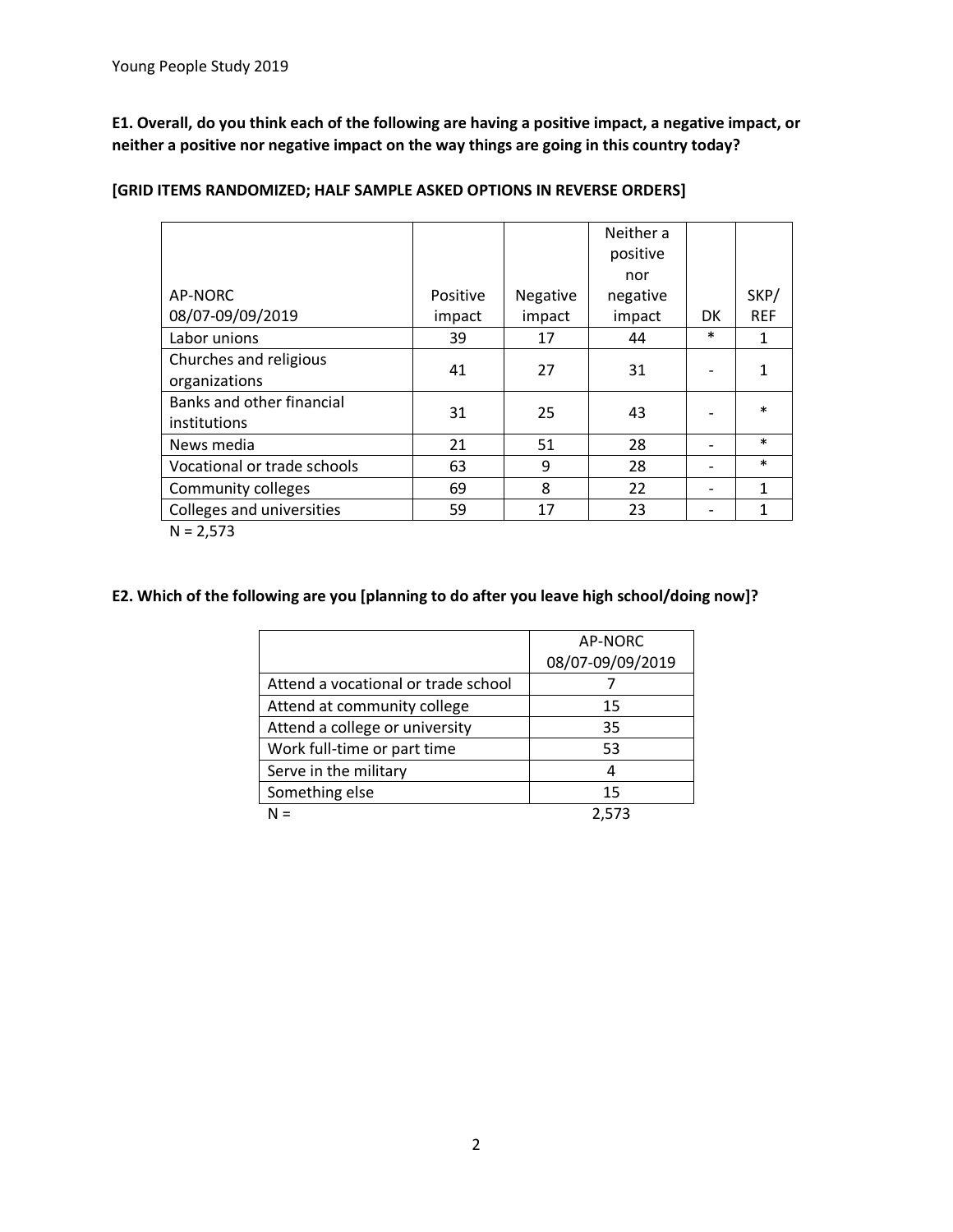|                                                                    | <b>Extremely</b> |           |      |          | Not too<br>well/Not |          | Not            |                          |              |
|--------------------------------------------------------------------|------------------|-----------|------|----------|---------------------|----------|----------------|--------------------------|--------------|
| AP-NORC                                                            | /Very            | Extremely | Very | Somewhat | well at             | Somewhat | too            |                          | SKP/         |
| 08/07-09/09/2019                                                   | well NET         | well      | well | well     | all NET             | well     | well           | DK                       | <b>REF</b>   |
| High school diploma                                                | 45               | 27        | 18   | 31       | 24                  | 17       | 7              | $\overline{\phantom{0}}$ | $\ast$       |
| Military service                                                   | 39               | 14        | 25   | 38       | 23                  | 13       | 9              | $\overline{\phantom{0}}$ | $\mathbf{1}$ |
| On the job experience                                              | 73               | 37        | 36   | 20       | 6                   | 4        | $\overline{2}$ | $\overline{\phantom{a}}$ | 1            |
| Competition of a vocational<br>or trade program                    | 60               | 25        | 35   | 29       | 11                  | 7        | 4              | $\overline{\phantom{0}}$ |              |
| Associate degree from a<br>community college                       | 47               | 19        | 28   | 36       | 16                  | 11       | 5              | $\overline{\phantom{a}}$ | 1            |
| Bachelor's degree from a<br>college or university                  | 60               | 29        | 31   | 27       | 12                  | 8        | 5              |                          |              |
| Postgraduate degree such as<br>a master's degree or a<br>doctorate | 66               | 40        | 26   | 22       | 11                  | 6        | 5              | $\overline{\phantom{a}}$ |              |

## **E3. In general, how well do you think each of the following prepares someone for success in today's economy?**

 $N = 2,573$ 

## **E5. How would you rate the job your high school [is doing/did] in providing students with the knowledge and skills they would need to do each of the following?**

| AP-NORC                                           | Excellent/      |           |      | Fair/Poor  |      |      |                          | SKP/       |
|---------------------------------------------------|-----------------|-----------|------|------------|------|------|--------------------------|------------|
| 08/07-09/09/2019                                  | <b>Good NET</b> | Excellent | Good | <b>NET</b> | Fair | Poor | DK                       | <b>REF</b> |
| Get a good job right after<br>leaving high school | 50              | 19        | 31   | 50         | 31   | 18   |                          | $\ast$     |
| Succeed in the military                           | 47              | 16        | 31   | 52         | 33   | 19   | $\ast$                   |            |
| Succeed at a vocational or<br>trade school        | 59              | 20        | 38   | 40         | 27   | 13   |                          |            |
| Succeed at a two-year<br>college                  | 66              | 24        | 41   | 33         | 24   | 9    |                          |            |
| Succeed at a four-year<br>college                 | 67              | 31        | 36   | 32         | 22   | 10   | $\overline{\phantom{0}}$ |            |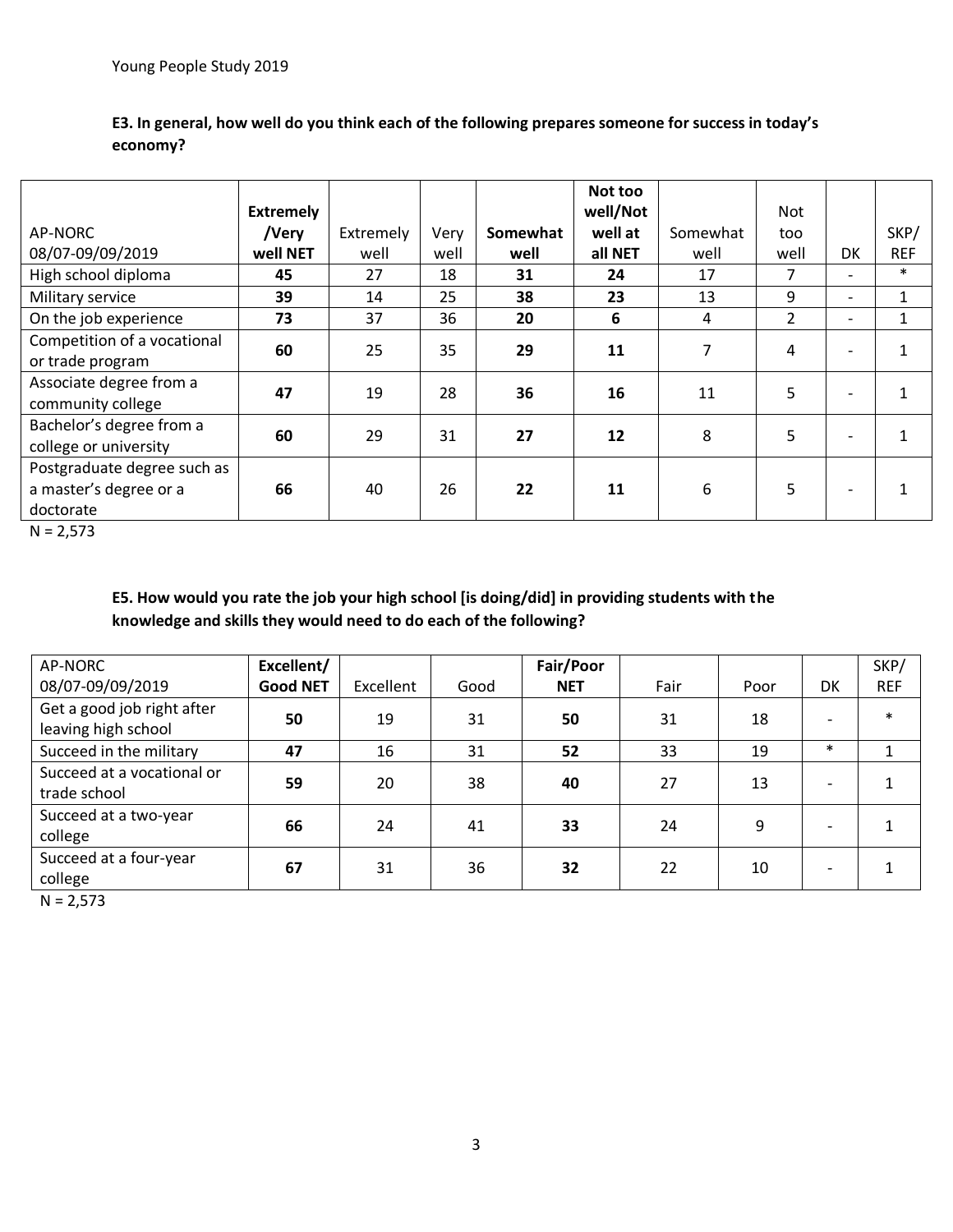**E6. How much emphasis [does/did] your parent or guardian place on the importance of a good education?**

|                          | AP-NORC          |
|--------------------------|------------------|
|                          | 08/07-09/09/2019 |
| A great deal/A lot NET   | 76               |
| A great deal             | 50               |
| A lot                    | 27               |
| Some                     | 17               |
| Not much/None at all NET | 7                |
| Not much                 | 4                |
| None at all              | 3                |
| <b>DON'T KNOW</b>        |                  |
| SKIPPED/REFUSED          | $\ast$           |
|                          | 2,573            |

**E7. How much pressure [do/did] you feel from your parent or guardian to attend a college or university?**

|                          | AP-NORC          |
|--------------------------|------------------|
|                          | 08/07-09/09/2019 |
| A great deal/A lot NET   | 50               |
| A great deal             | 28               |
| A lot                    | 21               |
| Some                     | 25               |
| Not much/None at all NET | 24               |
| Not much                 | 14               |
| None at all              | 10               |
| DON'T KNOW               |                  |
| SKIPPED/REFUSED          | $\mathfrak{p}$   |
| N =                      | 2,573            |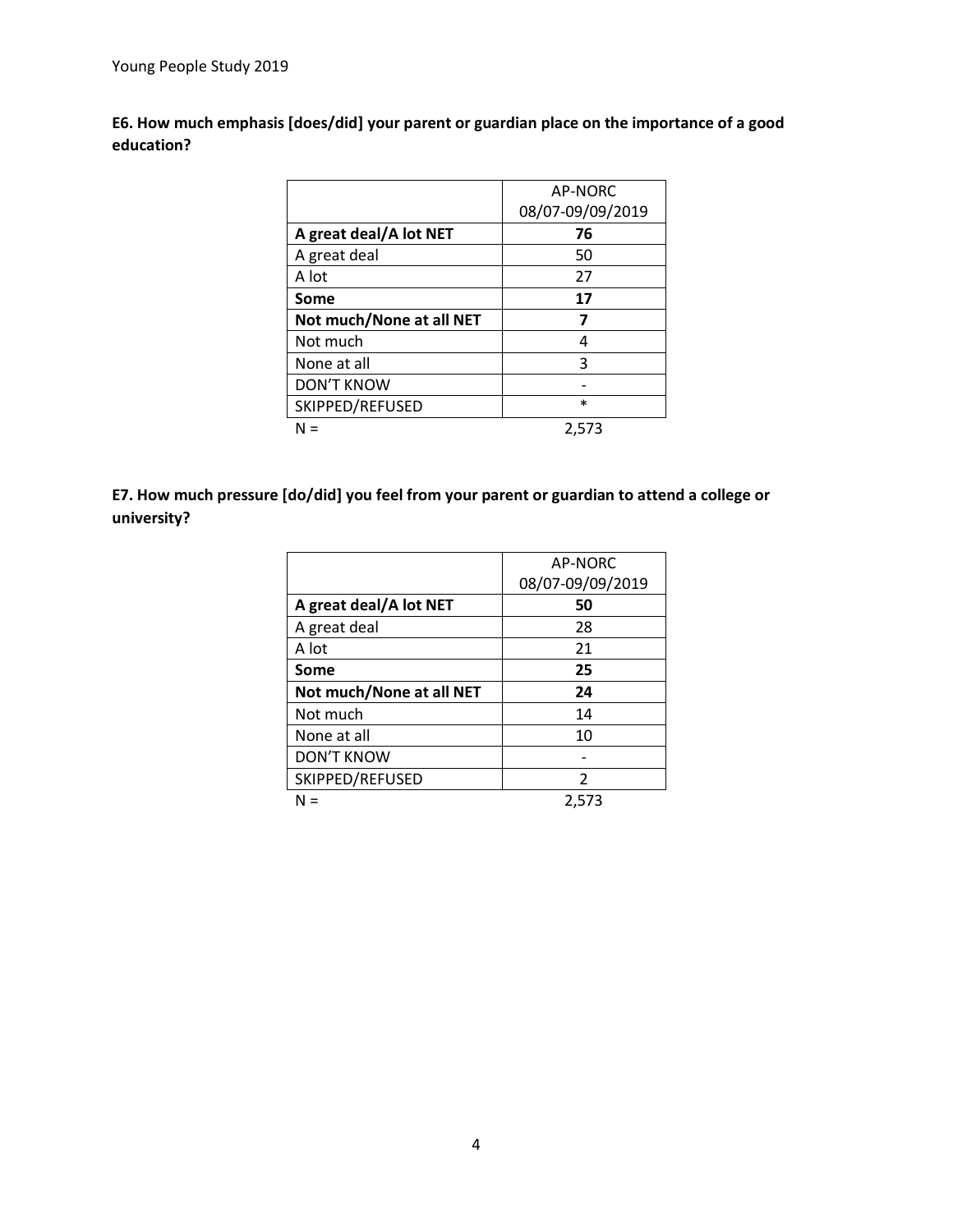**E8. At any point, has your parent or guardian helped you, or indicated that they will help you, with each of the following, or not?**

| AP-NORC                                              |     |    | DON'T       | SKP/       |
|------------------------------------------------------|-----|----|-------------|------------|
| 08/07-09/09/2019                                     | Yes | No | <b>KNOW</b> | <b>REF</b> |
| Researching college options                          | 57  | 43 |             |            |
| Setting up college visits                            | 52  | 47 |             |            |
| Filling out college applications                     | 57  | 42 |             |            |
| Filling out financial aid forms                      | 61  | 38 |             |            |
| Hiring a tutor to help with college admissions tests | 28  | 70 |             | 1          |
| Paying for college admission test preparation        | 52  | 47 |             |            |
| Hiring a college admission consultant                | 24  | 75 |             |            |
| Paying for college tuition                           | 57  | 41 | $\ast$      |            |
| $\cdots$ $\sim$ $\sim$ $\sim$                        |     |    |             |            |

 $N = 2,573$ 

## **E9. Which of the following do you think are the main purposes of pursuing a four-year college degree?**

|                                                        | AP-NORC          |
|--------------------------------------------------------|------------------|
|                                                        | 08/07-09/09/2019 |
| Pursue a passion about a particular subject            | 56               |
| Gain knowledge                                         | 68               |
| Learn how to do a specific job                         | 49               |
| Prepare to become a leader                             | 33               |
| Gain skills so you can be trained to do different jobs | 52               |
| Become a better citizen                                | 30               |
| Personal growth                                        | 59               |
| Improve earning potential                              | 58               |
| Something else                                         | 9                |
| N =                                                    | 2,573            |

## **E12. How serious a problem is the affordability of higher education in this country?**

|                                         | AP-NORC<br>08/07-09/09/2019 |
|-----------------------------------------|-----------------------------|
| <b>Extremely/Very serious NET</b>       | 77                          |
| <b>Extremely serious</b>                | 49                          |
| Very serious                            | 27                          |
| Somewhat serious                        | 17                          |
| Not very serious/Not at all serious NET | 6                           |
| Not very serious                        |                             |
| Not at all serious                      | $\mathfrak z$               |
| <b>DON'T KNOW</b>                       |                             |
| SKIPPED/REFUSED                         | $\star$                     |
|                                         | 2.573                       |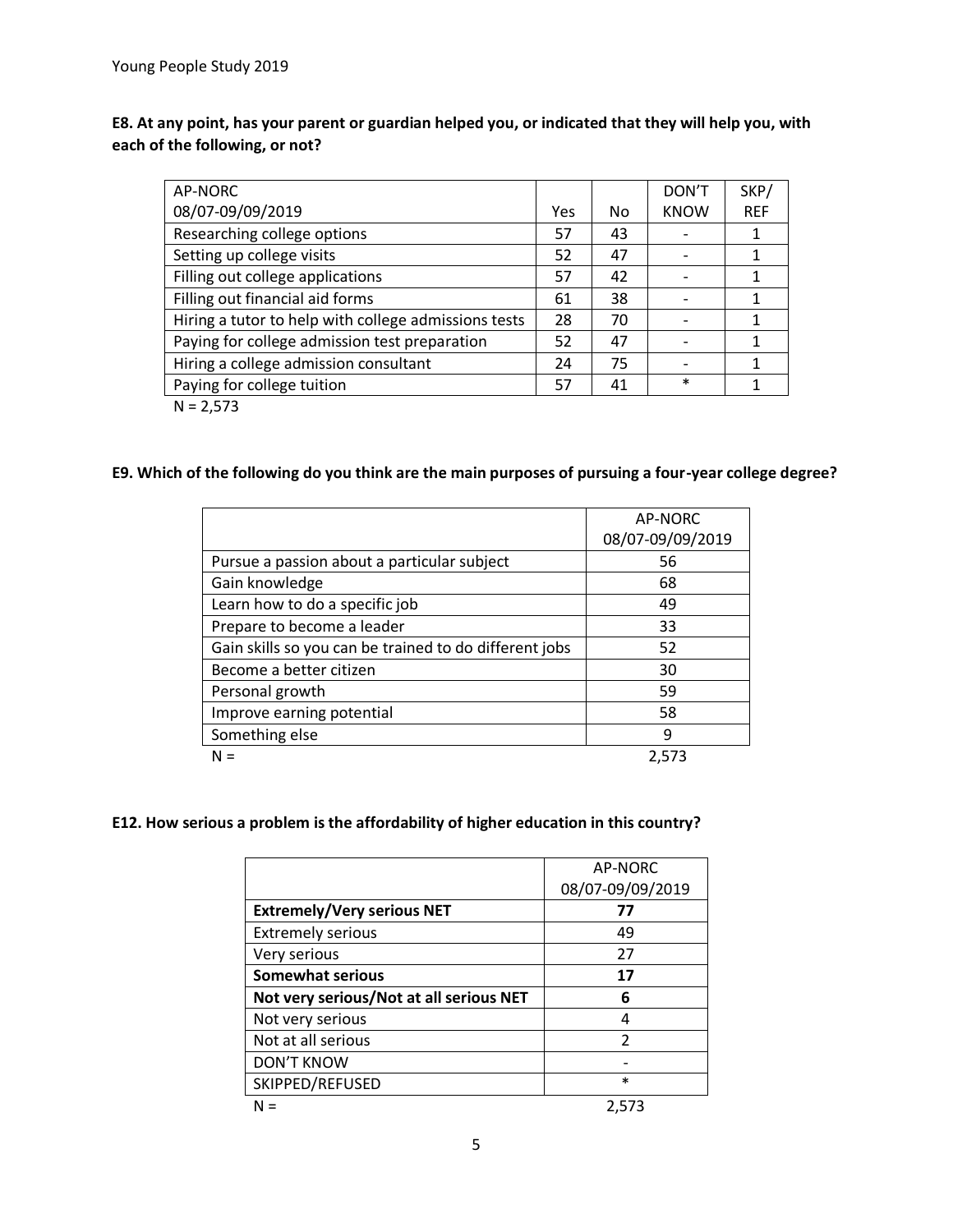*Asked of those that attended or plan to attend college, university, community college, or vocational or trade school.*

**E11. [Do you anticipate that you will have to/Did you] take out student loans to pay for college, or not?**

|                   | AP-NORC          |
|-------------------|------------------|
|                   | 08/07-09/09/2019 |
| Yes               | 63               |
| No                | 36               |
| <b>DON'T KNOW</b> |                  |
| SKIPPED/REFUSED   |                  |
| $\equiv$          | 2,573            |

**E13. Considering the costs of attending a four-year college versus the benefits of a bachelor's degree, would you say there are more advantages to attending, more disadvantages, or would you say there are about as many advantages as disadvantages?**

#### **[HALF SAMPLE ASKED OPTIONS IN REVERSE ORDER]**

|                             | AP-NORC          |
|-----------------------------|------------------|
|                             | 08/07-09/09/2019 |
| More advantages             | 32               |
| More disadvantages          | 22               |
| There are about as many     | 45               |
| advantages as disadvantages |                  |
| <b>DON'T KNOW</b>           |                  |
| SKIPPED/REFUSED             |                  |
|                             | 2.573            |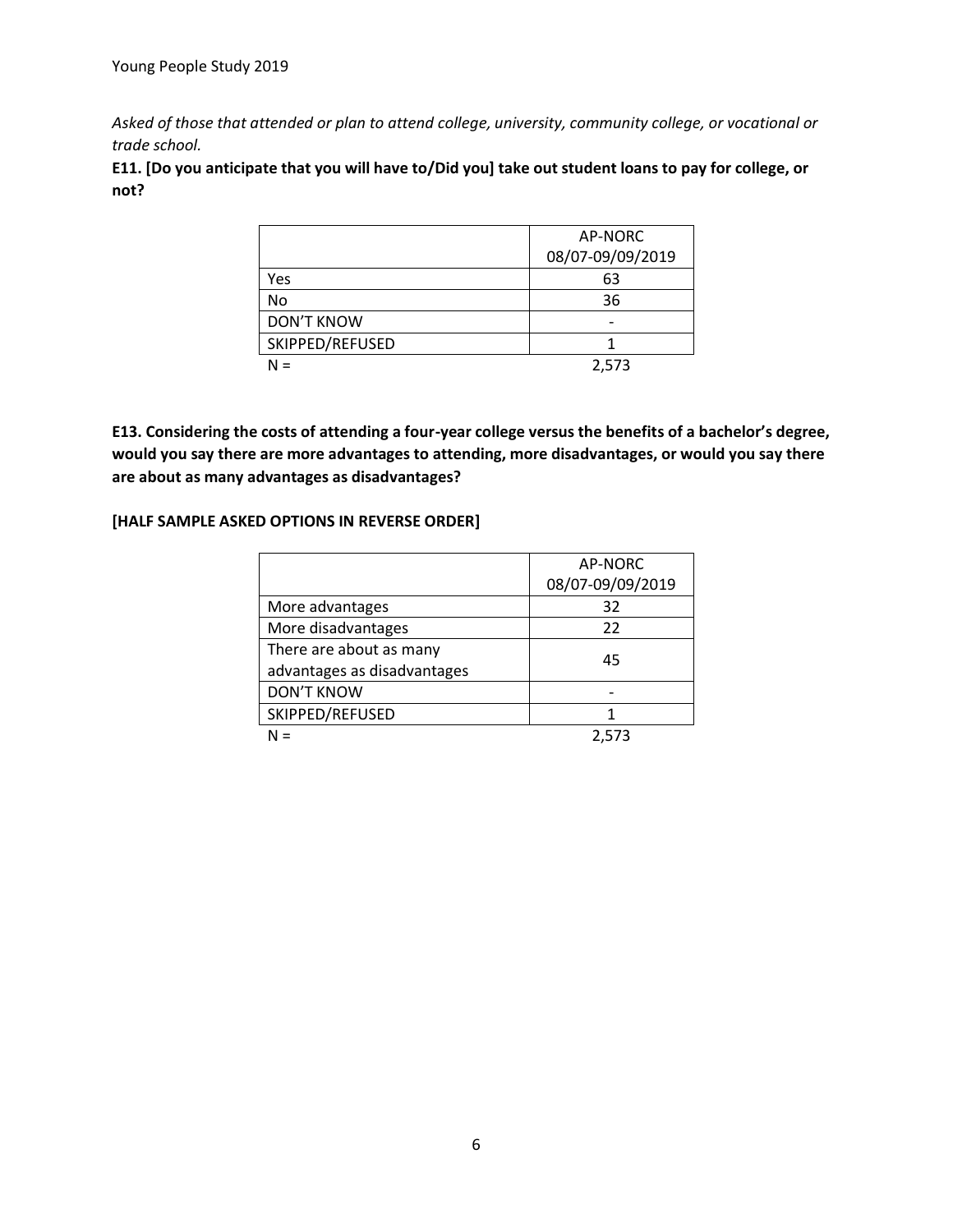## **E14. Thinking about your future, how concerned are you about each of the following?**

#### **[GRID ITEMS RANDOMIZED]**

|                                                                                    | Extremely/<br><b>Very</b> |           |           |           | <b>Not</b><br>very/Not<br>at all |           |                |                          |              |
|------------------------------------------------------------------------------------|---------------------------|-----------|-----------|-----------|----------------------------------|-----------|----------------|--------------------------|--------------|
| AP-NORC                                                                            | concerned                 | Extremely | Very      | Somewhat  | concerned                        | Not very  | Not at all     |                          | SKP/         |
| 08/07-09/09/2019                                                                   | <b>NET</b>                | concerned | concerned | concerned | <b>NET</b>                       | concerned | concerned      | DK                       | <b>REF</b>   |
| Student loan debt                                                                  | 47                        | 28        | 19        | 20        | 32                               | 12        | 20             | $\overline{\phantom{0}}$ | $\mathbf{1}$ |
| Having the skills<br>to get a good job                                             | 49                        | 25        | 24        | 27        | 23                               | 15        | 8              | $\overline{\phantom{a}}$ | $\mathbf{1}$ |
| Making enough<br>money to earn a<br>good living                                    | 62                        | 37        | 25        | 22        | 15                               | 11        | 5              | $\overline{\phantom{0}}$ | $\ast$       |
| Saving enough<br>money for<br>retirement (Asked<br>of young adults, N<br>$= 1,804$ | 58                        | 34        | 24        | 26        | 15                               | 9         | 6              | $\overline{\phantom{a}}$ | $\ast$       |
| Getting into a<br>good college<br>(Asked of teens, N<br>$= 769$                    | 48                        | 23        | 24        | 26        | 25                               | 18        | $\overline{7}$ | $\overline{\phantom{a}}$ | $\mathbf{1}$ |

 $N = 2,573$ 

**E15A. Do you think colleges and universities are generally doing a good job, a poor job, or neither a good nor poor job at each of the following?**

## **[GRID ITEMS RANDOMIZED; HALF SAMPLE ASKED OPTIONS IN REVERSE ORDERS]**

|                                                               | Very/<br><b>Moderately</b> | Very |            | <b>Neither</b><br>good<br>nor | <b>Moderately</b> |            | Very |                          |              |
|---------------------------------------------------------------|----------------------------|------|------------|-------------------------------|-------------------|------------|------|--------------------------|--------------|
| AP-NORC                                                       | good job                   | good | Moderately | poor                          | /Very poor        | Moderately | poor |                          | SKP/         |
| 08/07-09/09/2019                                              | <b>NET</b>                 | job  | good job   | job                           | job NET           | poor job   | job  | DK                       | <b>REF</b>   |
| Addressing the<br>mental health<br>needs of students          | 33                         | 10   | 24         | 33                            | 33                | 20         | 13   | $\overline{\phantom{a}}$ | $\mathbf{1}$ |
| Creating policies to<br>deal with sexual<br>assault at school | 37                         | 11   | 26         | 32                            | 30                | 20         | 10   | $\ast$                   | 1            |
| Providing a safe<br>environment for<br>students               | 52                         | 14   | 38         | 29                            | 18                | 12         | 6    | $\overline{\phantom{a}}$ | 1            |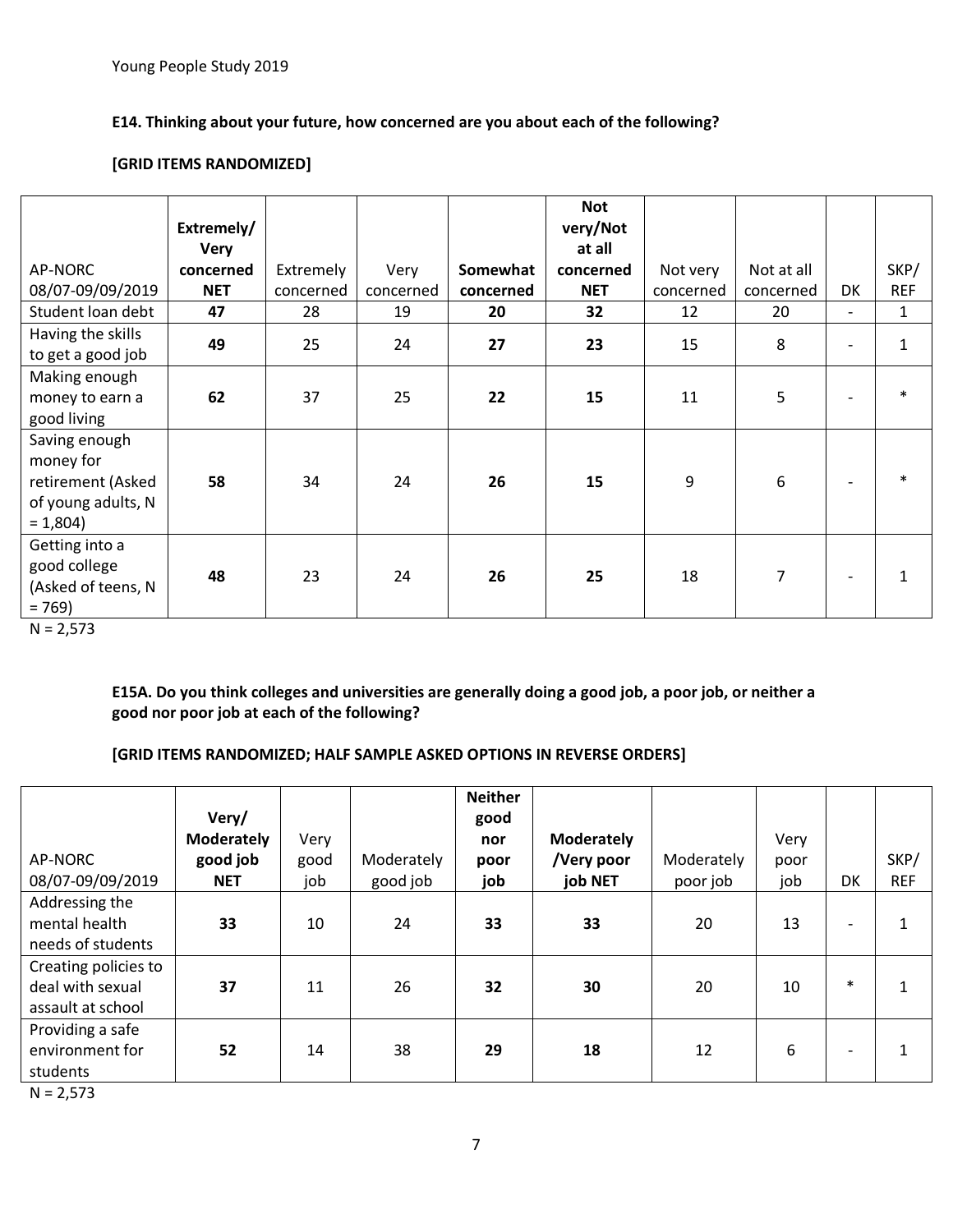**E15B. Do you think high schools are generally doing a good job, a poor job, or neither a good nor poor job at each of the following?**

## **[GRID ITEMS RANDOMIZED; HALF SAMPLE ASKED OPTIONS IN REVERSE ORDERS]**

|                                        |                   |      |            | <b>Neither</b> |                   |            |      |                              |            |
|----------------------------------------|-------------------|------|------------|----------------|-------------------|------------|------|------------------------------|------------|
|                                        | Very/             |      |            | good           |                   |            |      |                              |            |
|                                        | <b>Moderately</b> | Very |            | nor            | <b>Moderately</b> |            | Very |                              |            |
| AP-NORC                                | good job          | good | Moderately | poor           | /Very poor        | Moderately | poor |                              | SKP/       |
| 08/07-09/09/2019                       | <b>NET</b>        | job  | good job   | job            | job NET           | poor job   | job  | DK                           | <b>REF</b> |
| Addressing the                         |                   |      |            |                |                   |            |      |                              |            |
| mental health                          | 30                | 9    | 21         | 31             | 38                | 21         | 17   | $\overline{\phantom{0}}$     | 1          |
| needs of students                      |                   |      |            |                |                   |            |      |                              |            |
| Creating policies to                   |                   |      |            |                |                   |            |      |                              |            |
| deal with sexual                       | 36                | 11   | 25         | 33             | 30                | 18         | 13   | $\overline{\phantom{0}}$     | 1          |
| assault at school                      |                   |      |            |                |                   |            |      |                              |            |
| Providing a safe                       |                   |      |            |                |                   |            |      |                              |            |
| environment for                        | 45                | 12   | 33         | 30             | 25                | 14         | 10   | $\qquad \qquad \blacksquare$ | 1          |
| students                               |                   |      |            |                |                   |            |      |                              |            |
| $\mathbf{v}$ $\mathbf{v}$ $\mathbf{v}$ |                   |      |            |                |                   |            |      |                              |            |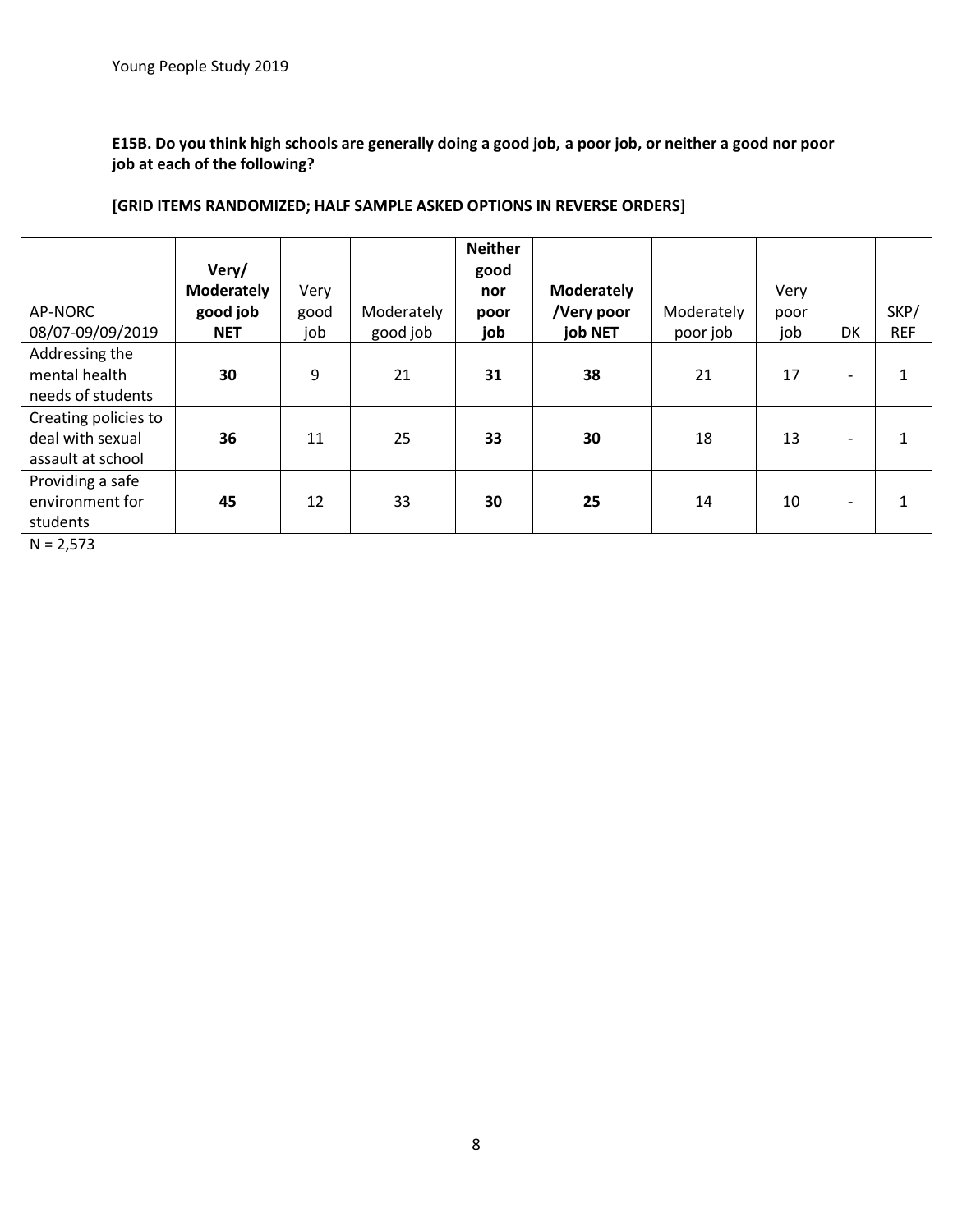# **E16. Do you favor, oppose, or neither favor nor oppose each of the following?**

# **[GRID ITEMS RANDOMIZED]**

|                       |                 |          |          | <b>Neither</b> | Somewhat       |          |          |                          |            |
|-----------------------|-----------------|----------|----------|----------------|----------------|----------|----------|--------------------------|------------|
|                       | Strongly/       |          |          | favor          | /Strongly      |          |          |                          |            |
| <b>AP-NORC</b>        | <b>Somewhat</b> | Strongly | Somewhat | nor            | oppose         | Somewhat | Strongly |                          | SKP/       |
| 08/07-09/09/2019      | favor NET       | favor    | favor    | oppose         | <b>NET</b>     | oppose   | oppose   | DK                       | <b>REF</b> |
| The government        |                 |          |          |                |                |          |          |                          |            |
| allowing those with   |                 |          |          |                |                |          |          |                          |            |
| outstanding student   | 70              | 46       | 25       | 22             | $\overline{7}$ | 5        | 3        |                          | 1          |
| loan debt to          |                 |          |          |                |                |          |          |                          |            |
| refinance at lower    |                 |          |          |                |                |          |          |                          |            |
| interest rates        |                 |          |          |                |                |          |          |                          |            |
| The government        |                 |          |          |                |                |          |          |                          |            |
| forgiving some        |                 |          |          |                |                |          |          |                          |            |
| student loan debt     |                 |          |          |                |                |          |          |                          |            |
| for individuals in    | 67              | 45       | 21       | 19             | 13             | 8        | 5        | $\ast$                   | 1          |
| households earning    |                 |          |          |                |                |          |          |                          |            |
| less than \$100,000 a |                 |          |          |                |                |          |          |                          |            |
| year                  |                 |          |          |                |                |          |          |                          |            |
| Making public         |                 |          |          |                |                |          |          |                          |            |
| colleges and          |                 |          |          |                |                |          |          |                          |            |
| universities tuition  | 60              | 37       | 24       | 21             | 18             | 9        | 9        |                          | 1          |
| free for all income   |                 |          |          |                |                |          |          |                          |            |
| levels                |                 |          |          |                |                |          |          |                          |            |
| Making community      |                 |          |          |                |                |          |          |                          |            |
| college tuition free  | 65              | 43       | 22       | 20             | 15             | 9        | 6        | $\overline{\phantom{a}}$ | 1          |
| for all income levels |                 |          |          |                |                |          |          |                          |            |
| Loan forgiveness for  |                 |          |          |                |                |          |          |                          |            |
| graduates who take    |                 |          |          |                |                |          |          |                          |            |
| public service jobs   | 65              | 38       | 27       | 24             | 10             | 6        | 5        |                          | 1          |
| in the government     |                 |          |          |                |                |          |          |                          |            |
| or with non-profit    |                 |          |          |                |                |          |          |                          |            |
| organizations         |                 |          |          |                |                |          |          |                          |            |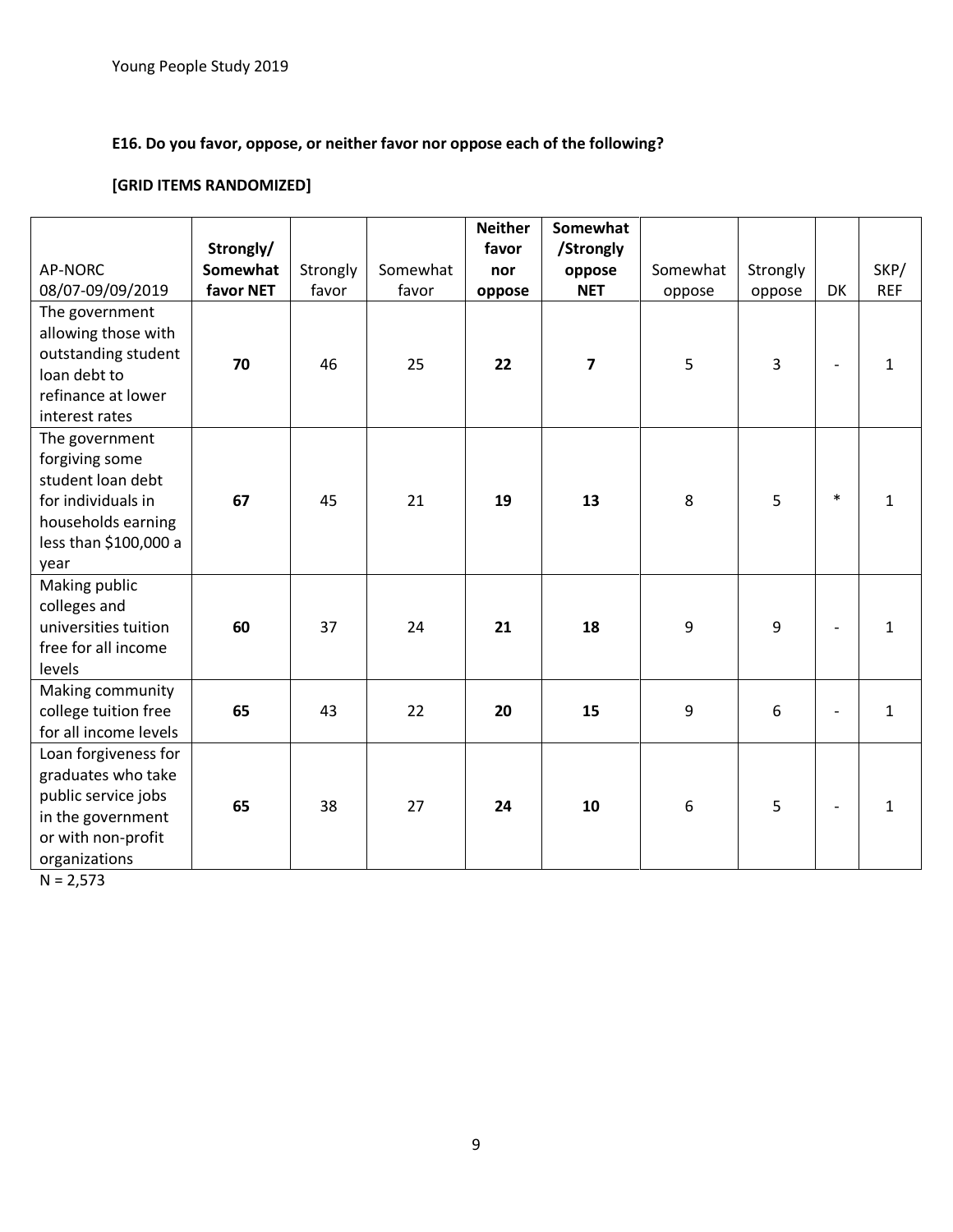#### **PID1. Do you consider yourself a Democrat, a Republican, an Independent or none of these?**

|                   | AP-NORC          |
|-------------------|------------------|
|                   | 08/07-09/09/2019 |
| Democrat          | 34               |
| Republican        | 22               |
| Independent       | 24               |
| None of these     | 20               |
| <b>DON'T KNOW</b> |                  |
| SKIPPED/REFUSED   | $\ast$           |
| $N =$             | 2.573            |

#### *If Democrat in PID1*

## **PIDA. Do you consider yourself a strong or moderate Democrat?**

|                        | AP-NORC<br>08/07-09/09/2019 |
|------------------------|-----------------------------|
| <b>Strong Democrat</b> | 49                          |
| Moderate Democrat      | 51                          |
| <b>DON'T KNOW</b>      |                             |
| SKIPPED/REFUSED        |                             |
|                        | 904                         |

#### *If Republican in PID1*

## **PIDB. Do you consider yourself a strong or moderate Republican?**

|                          | AP-NORC          |
|--------------------------|------------------|
|                          | 08/07-09/09/2019 |
| <b>Strong Republican</b> | 45               |
| Moderate Republican      | 55               |
| <b>DON'T KNOW</b>        |                  |
| SKIPPED/REFUSED          | $\ast$           |
| N =                      | 529              |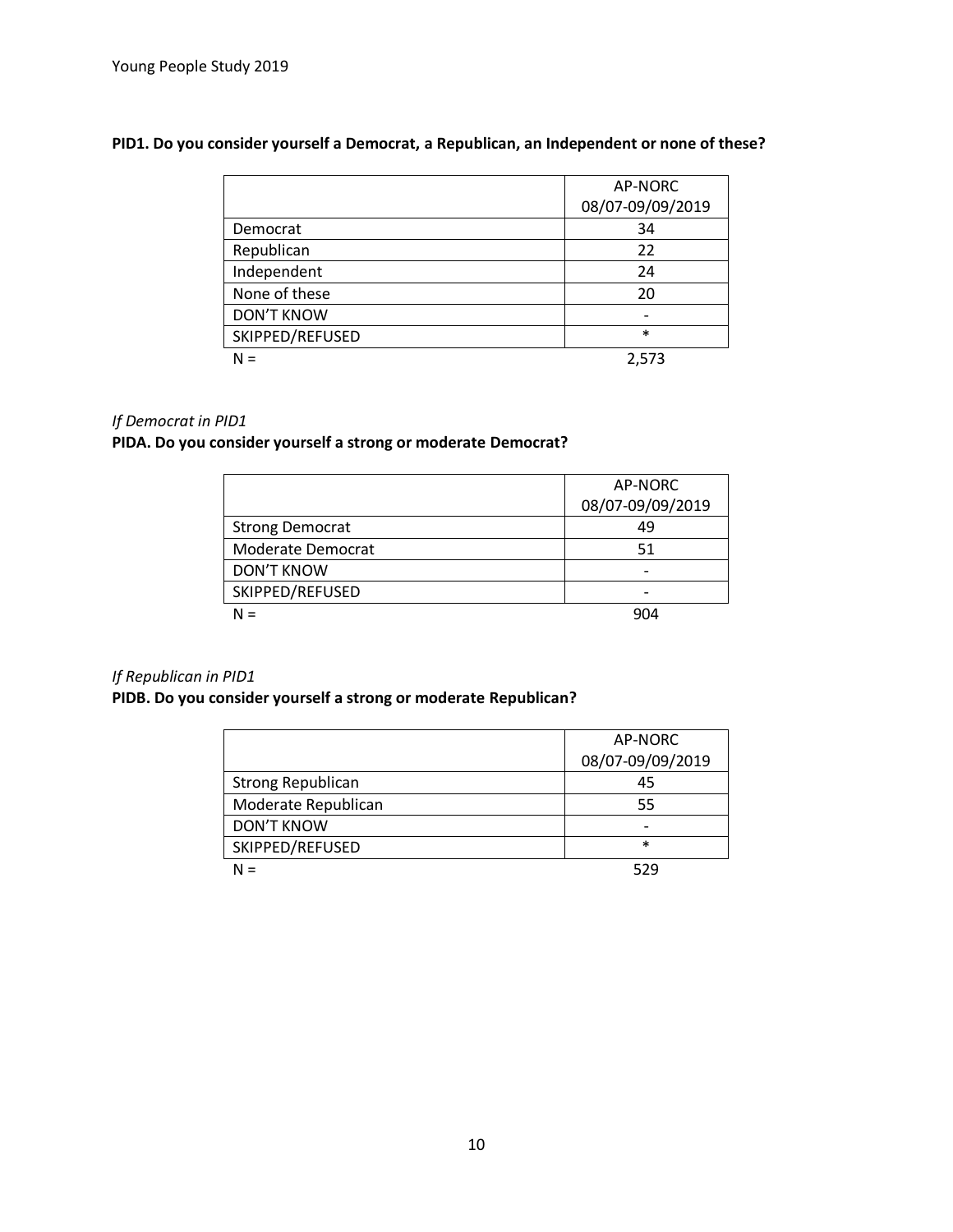*If Independent, Republican, None of these, Don't know, Skip, or Refuse in PID1* **PIDI. Do you lean more toward the Democrats or the Republicans? Would you say you …**

|                   | AP-NORC          |
|-------------------|------------------|
|                   | 08/07-09/09/2019 |
| Lean Democrat     | 26               |
| Lean Republican   | 19               |
| Don't lean        | 54               |
| <b>DON'T KNOW</b> |                  |
| SKIPPED/REFUSED   |                  |
| $N =$             | 1,140            |

#### **G11B. Generally speaking, do you consider yourself a …**

|                   | AP-NORC          |
|-------------------|------------------|
|                   | 08/07-09/09/2019 |
| Liberal           | 32               |
| Moderate          | 39               |
| Conservative      | 27               |
| <b>DON'T KNOW</b> | $\ast$           |
| SKIPPED/REFUSED   |                  |
| $N =$             | 2,573            |

#### **DM5. How would you describe the community you live in now?**

|                   | <b>AP-NORC</b>   |
|-------------------|------------------|
|                   | 08/07-09/09/2019 |
| Urban             | 33               |
| Suburban          | 45               |
| Rural             | 21               |
| <b>DON'T KNOW</b> |                  |
| SKIPPED/REFUSED   |                  |
| J =               | 2,573            |

**AGE.** 

|              | AP-NORC          |
|--------------|------------------|
|              | 08/07-09/09/2019 |
| $13 - 17$    | 29               |
| 18-24        | 40               |
| 25 and above | 31               |
| N =          | 2,573            |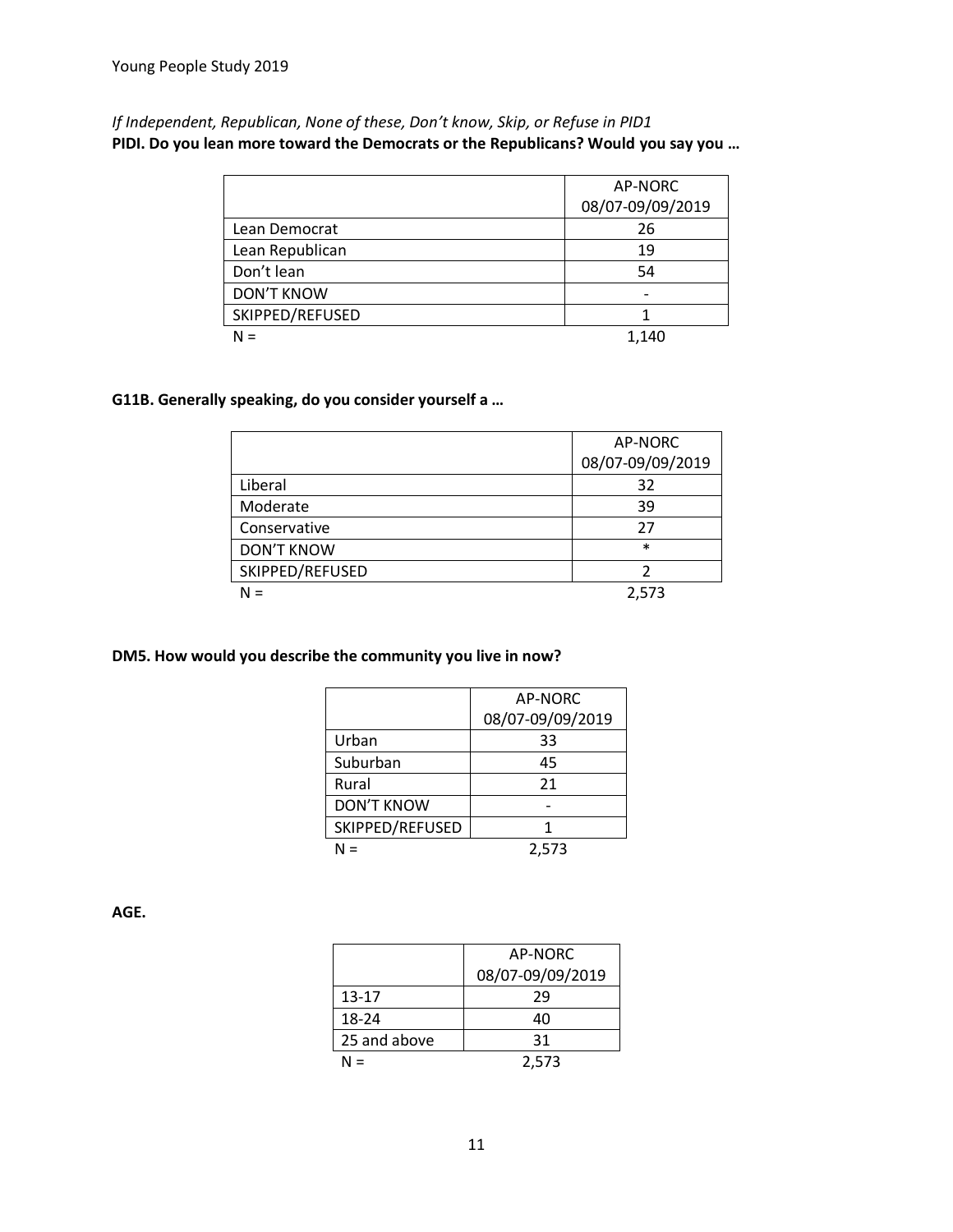## **GENDER.**

|        | AP-NORC          |
|--------|------------------|
|        | 08/07-09/09/2019 |
| Male   | 51               |
| Female | 49               |
| N =    | 2,573            |

# **RACE/ETHNICITY.**

|                                | AP-NORC          |
|--------------------------------|------------------|
|                                | 08/07-09/09/2019 |
| White, non-Hispanic            | 54               |
| African American, non-Hispanic | 14               |
| Hispanic                       | 22               |
| Other                          | 10               |
| $N =$                          | 2.573            |

#### **MARITAL STATUS.**

|                     | AP-NORC          |
|---------------------|------------------|
|                     | 08/07-09/09/2019 |
| Married             | 31               |
| Widowed             |                  |
| Divorced            |                  |
| Separated           | 3                |
| Never married       | 46               |
| Living with partner | 15               |
|                     | 2,573            |

#### **EMPLOYMENT STATUS.**

|                                | AP-NORC          |
|--------------------------------|------------------|
|                                | 08/07-09/09/2019 |
| Working - as a paid employee   | 60               |
| Working - self employed        | 8                |
| Not working - on temporary     | 1                |
| layoff from a job              |                  |
| Not working - looking for work | 14               |
| Not working - retired          | $\mathcal{P}$    |
| Not working - disabled         | 4                |
| Not working - other            | 12               |
| N =                            | 2.573            |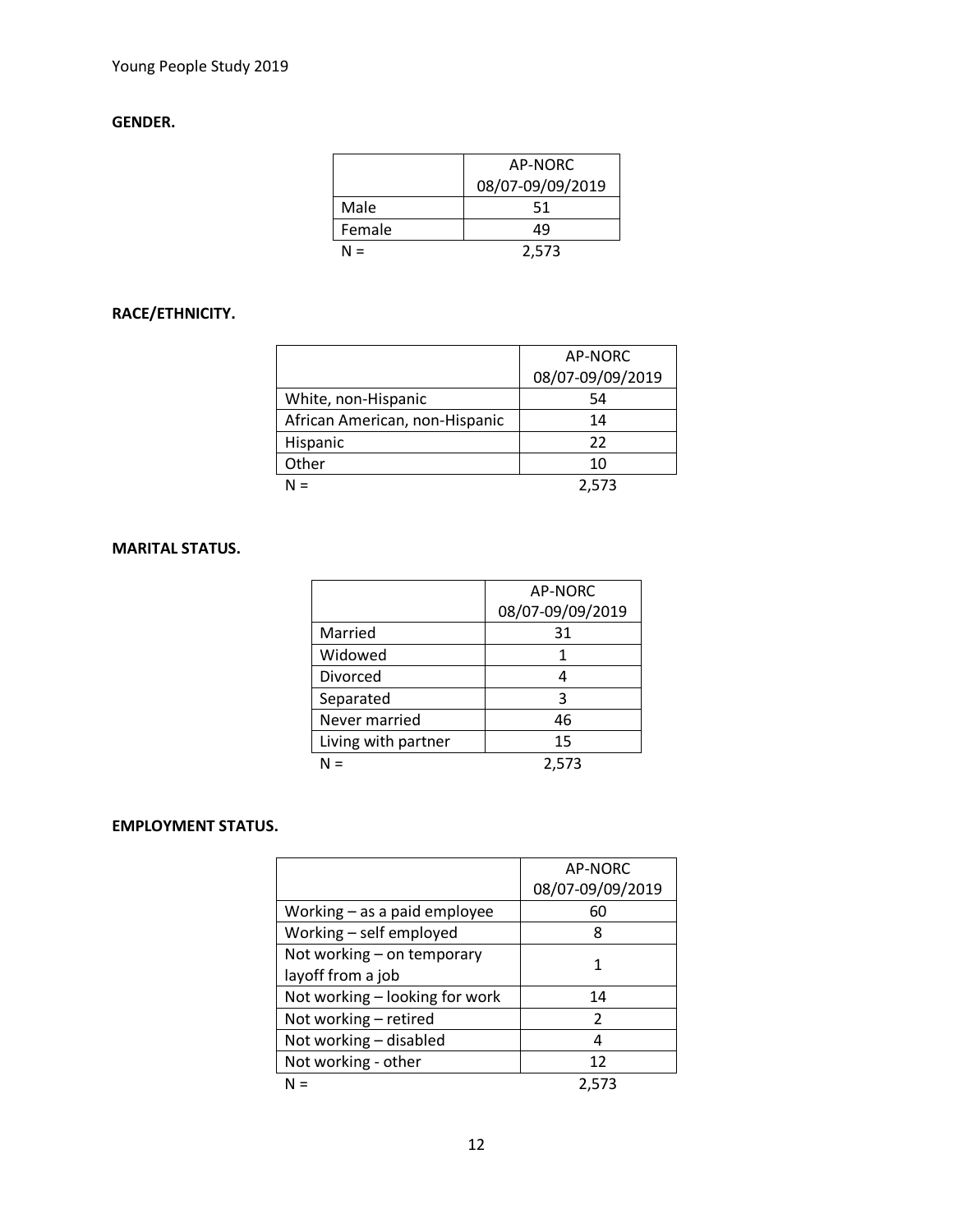# **EDUCATION.**

|                                    | AP-NORC          |
|------------------------------------|------------------|
|                                    | 08/07-09/09/2019 |
| No high school diploma             | 36               |
| High school graduate or equivalent | 22               |
| Some college                       | 26               |
| BA or above                        | 17               |
|                                    | 2.573            |

# **INCOME.**

|                        | <b>AP-NORC</b>   |
|------------------------|------------------|
|                        | 08/07-09/09/2019 |
| Less than \$10,000     | 11               |
| \$10,000 to \$19,999   | 11               |
| \$20,000 to \$29,999   | 13               |
| \$30,000 to \$39,999   | 13               |
| \$40,000 to \$49,999   | 8                |
| \$50,000 to \$74,999   | 17               |
| \$75,000 to \$84,999   | 12               |
| \$85,000 to \$99,999   |                  |
| \$100,000 to \$149,999 | 10               |
| \$150,000 or more      | 6                |
| N =                    | 2.573            |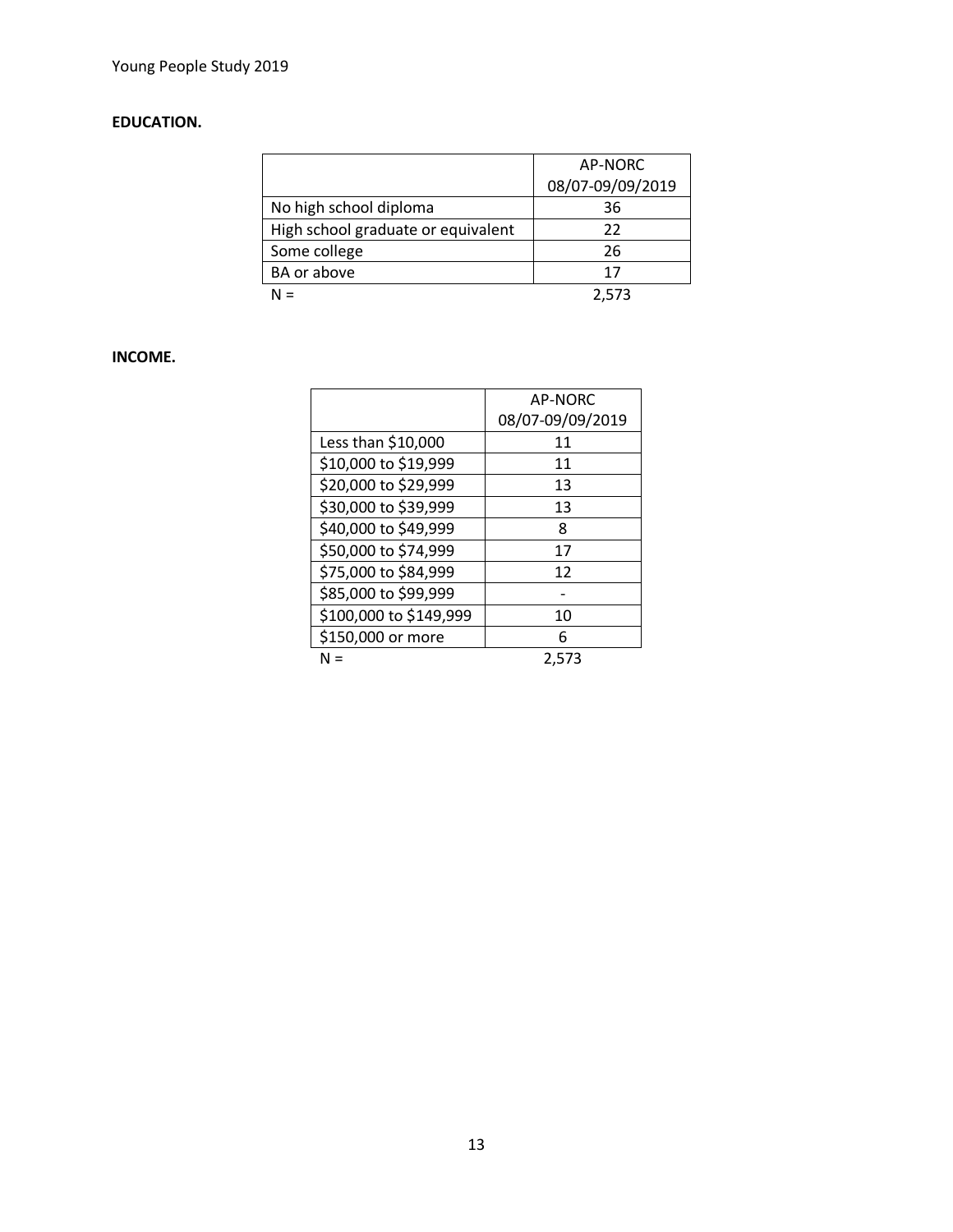#### **Study Methodology**

This survey was conducted by The Associated Press-NORC Center for Public Affairs Research with funding from the NORC at the University of Chicago. Interviews for this survey were completed between August 7 and September 9, 2019, with teens and young adults age 13 to 29 representing the 50 states and the District of Columbia.

The survey combined interviews from both probability and nonprobability sample sources. The probability interviews were conducted using AmeriSpeak®, NORC's probability-based panel designed to be representative of the U.S. household population, and nonprobability interviews were provided by Dynata, an opt-in panel.

During the initial recruitment phase of the AmeriSpeak Panel, randomly selected U.S. households were sampled with a known, non-zero probability of selection from the NORC National Sample Frame and then contacted by U.S. mail, email, telephone, and field interviewers (face-to-face). The panel provides sample coverage of approximately 97 percent of the U.S. household population. Those excluded from the sample include people with P.O. Box only addresses, some addresses not listed in the USPS Delivery Sequence File, and some newly constructed dwellings

Panel members were randomly drawn from AmeriSpeak, and 1,301 completed the survey—265 teens age 13-17 and 1,036 young adults age 18-29. Interviews were conducted online and over the phone, with 1,288 completing via the web and 13 completing via telephone. Interviews were conducted in English. The final stage completion rate is 26.3 percent, the weighted household panel response rate is 26.9 percent, and the weighted household panel retention rate is 85.6 percent, for a cumulative response rate of 6.1 percent. The overall margin of sampling error for the AmeriSpeak sample is +/- 5.0 percentage points at the 95 percent confidence level, including the design effect. The margin of sampling error may be higher for subgroups.

Dynata provided 1,272 non-probability interviews – 504 teens age 13-17 and 768 young adults age 18- 29. The Dynata sample was derived based on quotas related to age, race and ethnicity, gender, and education. Interviews were conducted in English and via the web only. For panel recruitment, Dynata uses invitations of all types including e-mail invitations, phone alerts, banners, and messaging on panel community sites to include people with a diversity of motivations to take part in research. Because nonprobability panels do not start with a frame where there is a known probability of selection, standard measures of sampling error and response rates cannot be calculated.

Once the sample has been selected and fielded, and all the study data have been collected and made final, a raking process is used to adjust for any survey nonresponse in the probability sample as well as any noncoverage or under and oversampling in both probability and nonprobability samples resulting from the study specific sample design. Raking variables for both the probability and nonprobability samples included age, gender, census division, race/ethnicity, and education. Population control totals for the raking variables were obtained from the 2018 Current Population Survey. The weighted data reflect the U.S. population of adults age 13 to 29.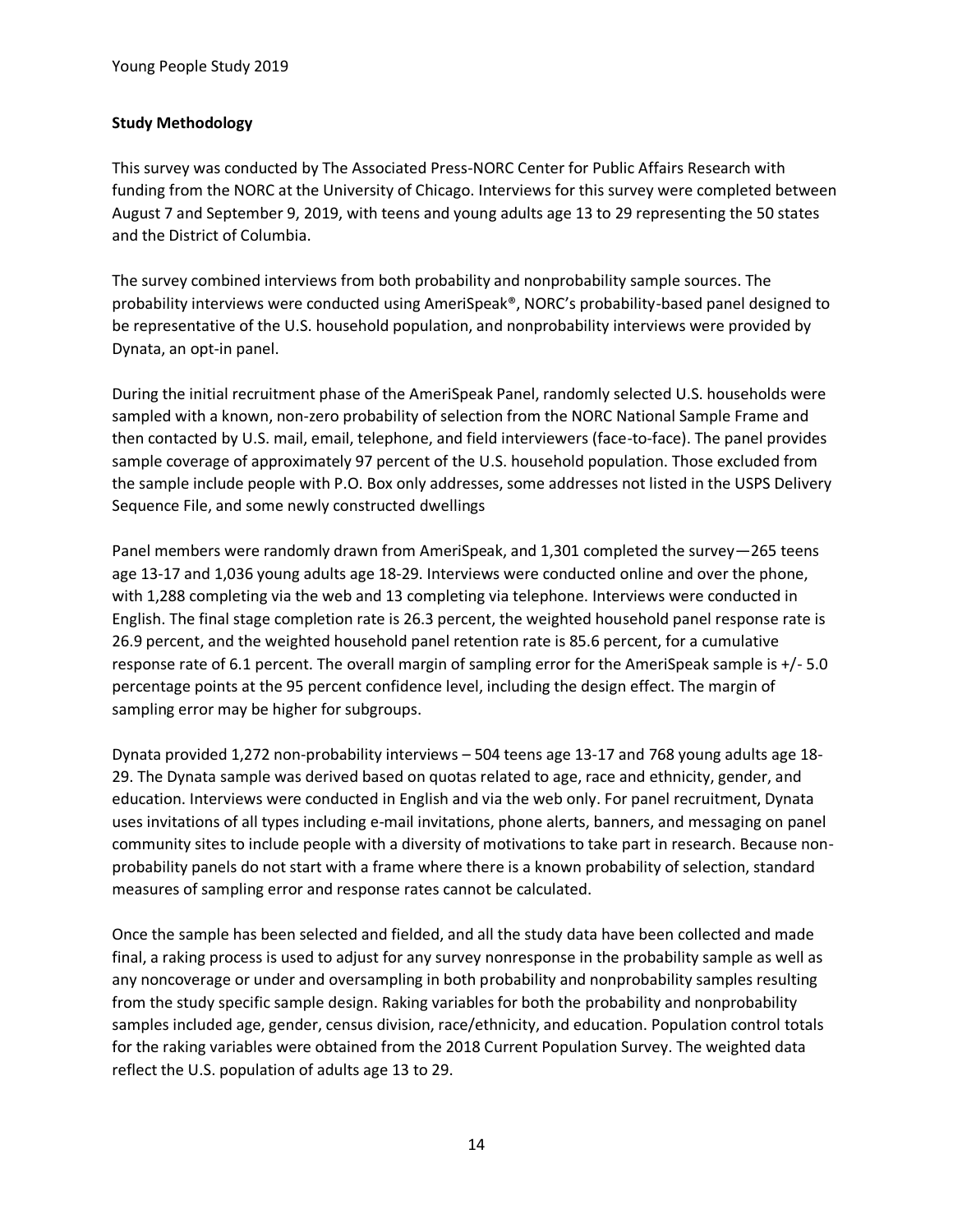In order to incorporate the nonprobability sample with the probability sample, NORC used TrueNorth®, a calibration approach developed at NORC that features small domain estimation methods to account for potential bias associated with the nonprobability sample. The purpose of TrueNorth calibration is to adjust the weights for the nonprobability sample so as to bring weighted distributions of the nonprobability sample in line with the population distribution for characteristics correlated with the survey variables. Such calibration adjustments help to reduce potential bias, yielding more accurate population estimates.

A small domain model was used with the combined samples to generate estimates at the domain level, where the domains were defined by race/ethnicity, age, gender, and education. The dependent variables for the models were key survey variables derived from a random forest model, and the model included covariates and domain-level random effects. The covariates were external data available from other national surveys such as health insurance, internet access, and housing type from the American Community Survey (ACS). The final combined AmeriSpeak and nonprobability sample weights were derived so the weighted estimates of the combined sample was consistent with the small domain model estimates derived for key survey variables.

The overall margin of error for the sample is +/- 3.7 percentage points at the 95 percent confidence level, including the design effect. The margin of sampling error may be higher for subgroups. Although there is no statistically agreed upon approach for calculating margins of error for nonprobability samples, these margins of error were estimated using a calculation called the root mean squared error, along with other statistical adjustments. A mean square error is a measure of uncertainty that incorporates the variability associated with the estimates, as well as the bias associated with the estimates derived from a nonprobabilty sample.

For more information, email<info@apnorc.org.>

#### **About the Associated Press-NORC Center for Public Affairs Research**

The AP-NORC Center for Public Affairs Research taps into the power of social science research and the highest-quality journalism to bring key information to people across the nation and throughout the world.

- The Associated Press (AP) is the world's essential news organization, bringing fast, unbiased news to all media platforms and formats.
- NORC at the University of Chicago is one of the oldest and most respected, independent research institutions in the world.

The two organizations have established The AP-NORC Center for Public Affairs Research to conduct, analyze, and distribute social science research in the public interest on newsworthy topics, and to use the power of journalism to tell the stories that research reveals.

The founding principles of The AP-NORC Center include a mandate to carefully preserve and protect the scientific integrity and objectivity of NORC and the journalistic independence of AP. All work conducted by the Center conforms to the highest levels of scientific integrity to prevent any real or perceived bias